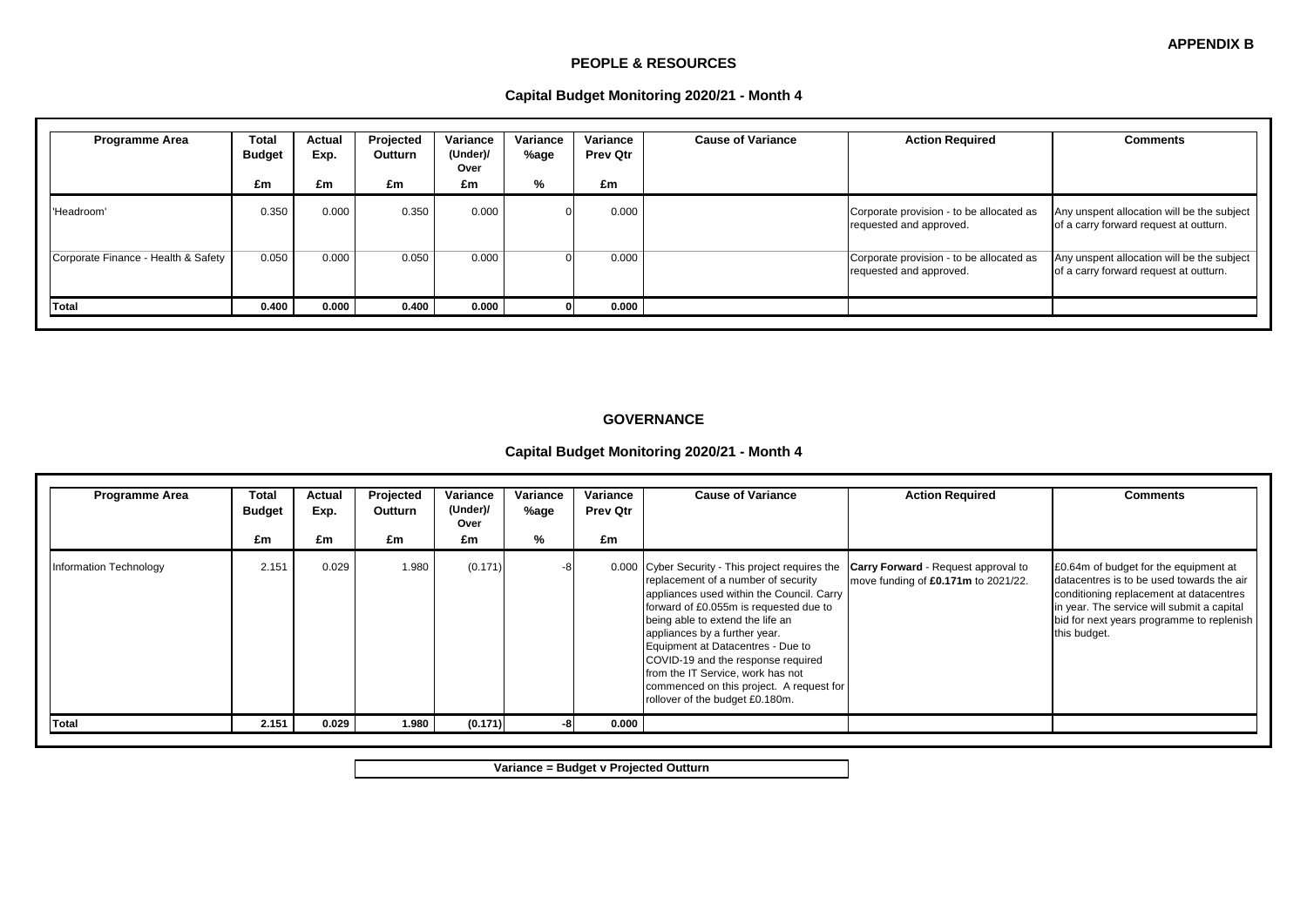# **EDUCATION & YOUTH**

### **Capital Budget Monitoring 2020/21 - Month 4**

| Programme Area               | Total<br><b>Budget</b> | Actual<br>Exp. | Projected<br>Outturn | Variance<br>(Under)/<br>Over | Variance<br>%age | Variance<br><b>Prev Qtr</b> | <b>Cause of Variance</b>                                                                                                                                                                                                                                    | <b>Action Required</b>                                                            | <b>Comments</b> |
|------------------------------|------------------------|----------------|----------------------|------------------------------|------------------|-----------------------------|-------------------------------------------------------------------------------------------------------------------------------------------------------------------------------------------------------------------------------------------------------------|-----------------------------------------------------------------------------------|-----------------|
|                              | £m                     | £m             | £m                   | £m                           | %                | £m                          |                                                                                                                                                                                                                                                             |                                                                                   |                 |
| Education - General          | 2.968                  | 0.137          | 2.844                | (0.124)                      |                  |                             | 0.000 2021/22 retention monies for the<br>Glanrafon School Kitchen Project<br>(£0.005m) / R&M Schools Backlog<br>(£0.110m) / Fire Risk Assessments<br>(£0.009m).                                                                                            | Carry Forward - Request approval to<br>move funding of £0.124m to 2021/22.        |                 |
| <b>Primary Schools</b>       | 2.582                  | 0.171          | 2.562                | (0.020)                      | $-1$             |                             | 0.000 2021/22 retention monies for the R&M<br>schemes.                                                                                                                                                                                                      |                                                                                   |                 |
| <b>Schools Modernisation</b> | 4.887                  | 0.318          | 4.887                | 0.000                        | $\Omega$         | 0.000                       |                                                                                                                                                                                                                                                             |                                                                                   |                 |
| <b>Secondary Schools</b>     | 6.444                  | 0.173          | 2.049                | (4.395)                      | $-68$            | 0.000                       | Castell Alun High School scheme has not<br>vet entered into contract. Therefore it is<br>likely £4.015m budget will be required to<br>be rolled into 2021/22. Traffic<br>Management scheme at Buckley Elfed<br><b>E0.380m</b> is on hold until next summer. | <b>Carry Forward</b> - Request approval to<br>move funding of £4.395m to 2021/22. |                 |
| <b>Special Education</b>     | 0.222                  | (0.015)        | 0.222                | 0.000                        | $\Omega$         | 0.000                       | Potential shortfall on DDA Projects due to Ongoing monitoring within the service.<br>proposed adaptation schemes in 2020/21.                                                                                                                                |                                                                                   |                 |
| <b>Total</b>                 | 17.103                 | 0.784          | 12.564               | (4.539)                      | $-27$            | 0.000                       |                                                                                                                                                                                                                                                             |                                                                                   |                 |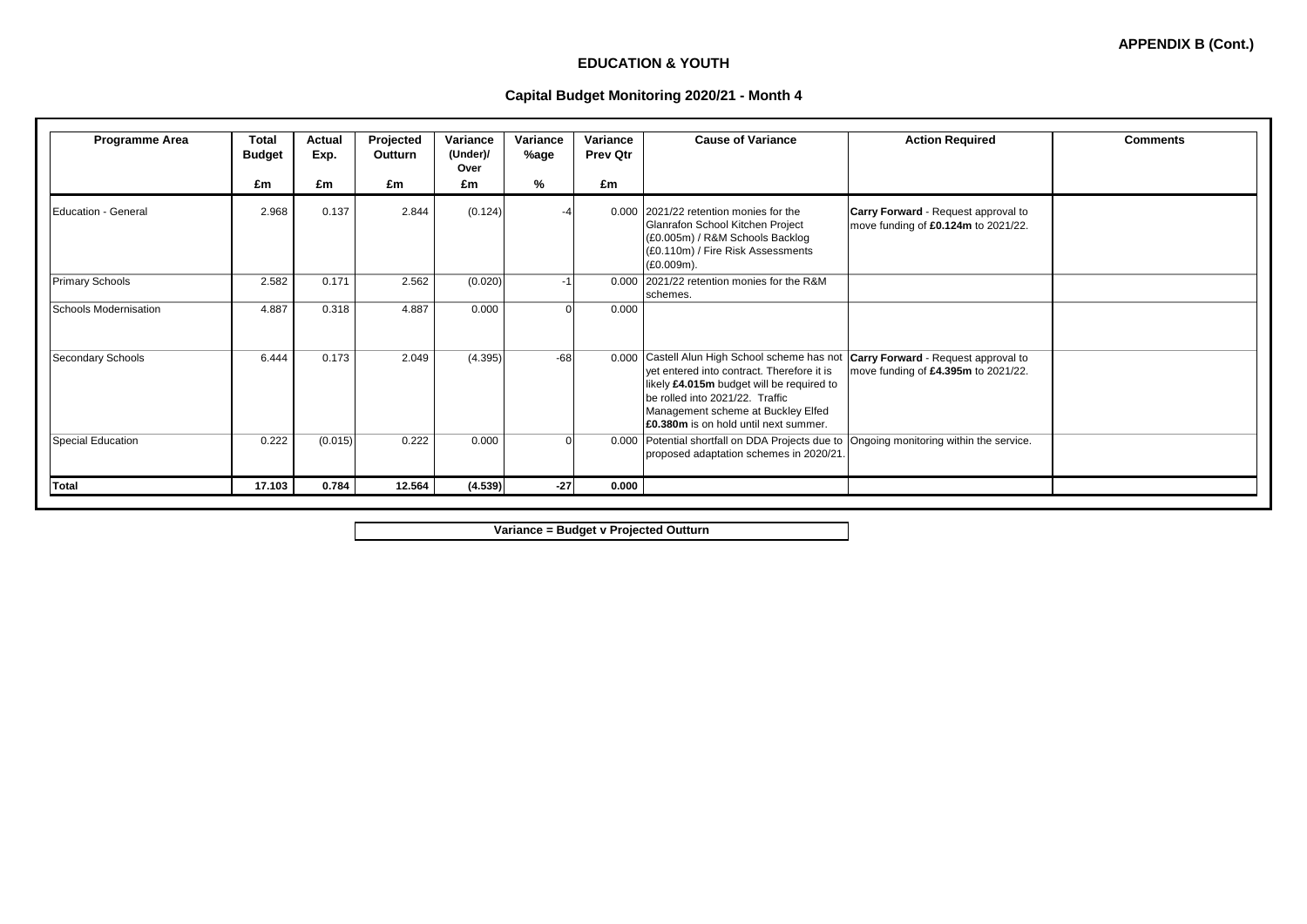### **SOCIAL SERVICES**

### **Capital Budget Monitoring 2020/21 - Month 4**

| Programme Area                                         | <b>Total</b><br><b>Budget</b> | <b>Actual</b><br>Exp. | Projected<br>Outturn | Variance<br>(Under)/<br>Over | Variance<br>%age | Variance<br><b>Prev Qtr</b> | <b>Cause of Variance</b> | <b>Action Required</b> | <b>Comments</b> |
|--------------------------------------------------------|-------------------------------|-----------------------|----------------------|------------------------------|------------------|-----------------------------|--------------------------|------------------------|-----------------|
|                                                        | £m                            | £m                    | £m                   | £m                           | %                | £m                          |                          |                        |                 |
| Services to Older People<br><b>Children's Services</b> | 8.551<br>0.664                | 1.639<br>0.173        | 8.551<br>0.664       | 0.000<br>0.000               |                  | 0.000<br>0.000              |                          |                        |                 |
| <b>Total</b>                                           | 9.215                         | 1.812                 | 9.215                | 0.000                        |                  | 0.000                       |                          |                        |                 |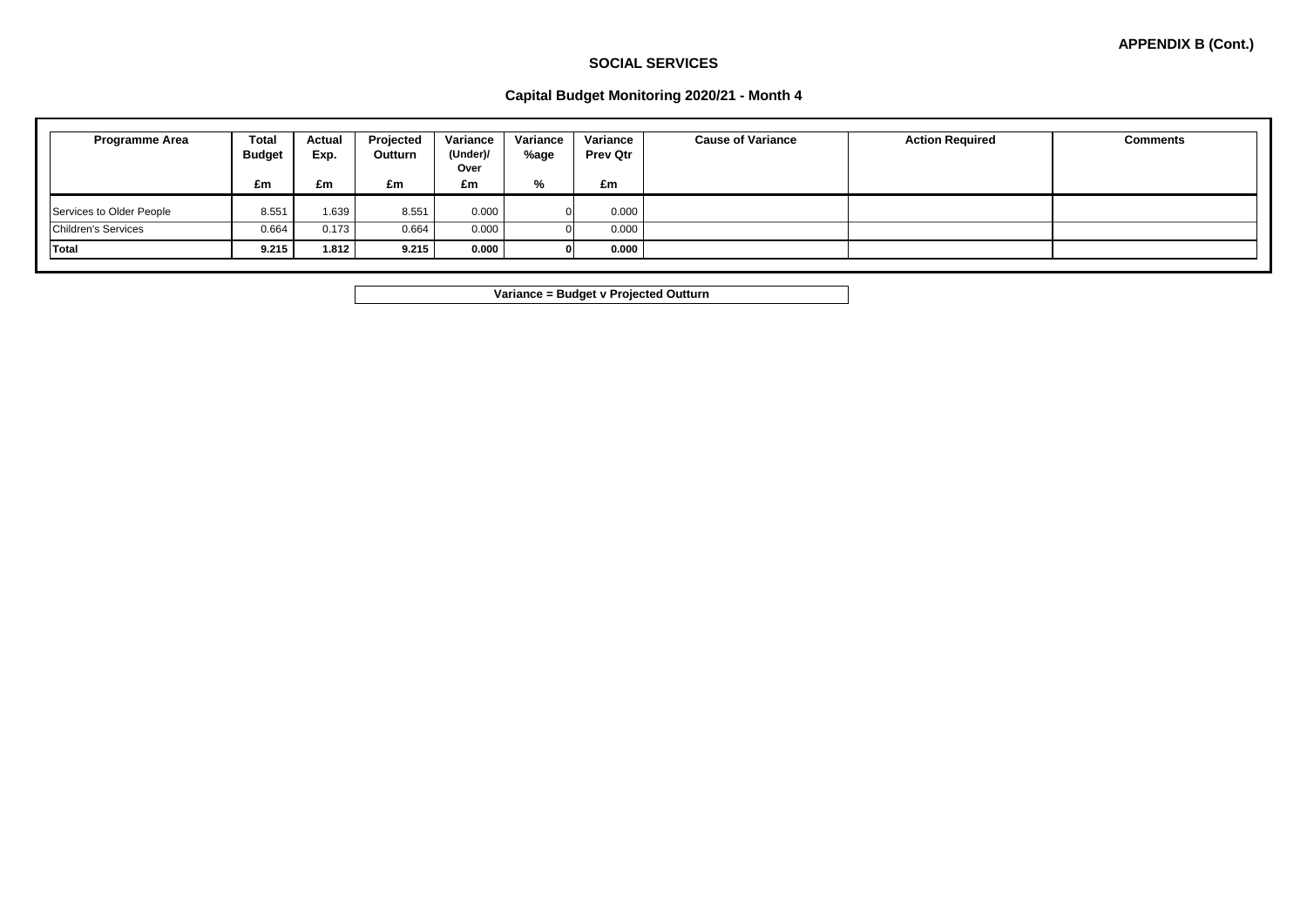# **PLANNING, ENVIRONMENT & ECONOMY**

### **Capital Budget Monitoring 2020/21 - Month 4**

| <b>Programme Area</b>                        | <b>Total</b><br><b>Budget</b> | Actual<br>Exp. | Projected<br>Outturn | Variance<br>(Under)/<br>Over | Variance<br>%age | Variance<br><b>Prev Qtr</b> | <b>Cause of Variance</b>                                                                                                                                                                                                                               | <b>Action Required</b>                                                     | <b>Comments</b>                                                                                          |
|----------------------------------------------|-------------------------------|----------------|----------------------|------------------------------|------------------|-----------------------------|--------------------------------------------------------------------------------------------------------------------------------------------------------------------------------------------------------------------------------------------------------|----------------------------------------------------------------------------|----------------------------------------------------------------------------------------------------------|
|                                              | £m                            | £m             | £m                   | £m                           | %                | £m                          |                                                                                                                                                                                                                                                        |                                                                            |                                                                                                          |
| <b>Closed Landfill Sites</b>                 | 0.250                         | 0.000          | 0.250                | 0.000                        | C                | 0.000                       |                                                                                                                                                                                                                                                        |                                                                            |                                                                                                          |
| Engineering                                  | 0.426                         | 0.000          | 0.239                | (0.187)                      | $-44$            | 0.000                       | Land Drainage - £0.085m funding<br>required in 2021/22 to levy grant funding<br>from WG for future and unforeseen flood<br>and drainage capital works. Awaiting<br>DCWW position on whether and when<br>works at Gadlys Lane will proceed,<br>£0.102m. | Carry Forward - Request approval to<br>move funding of £0.187m to 2021/22. |                                                                                                          |
| <b>Energy Services</b>                       | 2.911                         | (0.013)        | 2.911                | 0.000                        | $\mathbf 0$      | 0.000                       |                                                                                                                                                                                                                                                        |                                                                            |                                                                                                          |
| <b>Ranger Services</b>                       | 0.045                         | 0.005          | 0.045                | 0.000                        | $\Omega$         | 0.000                       |                                                                                                                                                                                                                                                        |                                                                            |                                                                                                          |
| Townscape Heritage Initiatives               | 0.392                         | 0.068          | 0.392                | 0.000                        | $\Omega$         | 0.000                       |                                                                                                                                                                                                                                                        |                                                                            | Bailey Hill - Awaiting full archaeological<br>investigation / Covid delays and<br>unexpected archaelogy. |
| <b>Private Sector</b><br>Renewal/Improvement | 0.163                         | 0.210          | 0.163                | 0.000                        | $\Omega$         | 0.000                       |                                                                                                                                                                                                                                                        |                                                                            |                                                                                                          |
| Total                                        | 4.187                         | 0.271          | 4.000                | (0.187)                      |                  | 0.000                       |                                                                                                                                                                                                                                                        |                                                                            |                                                                                                          |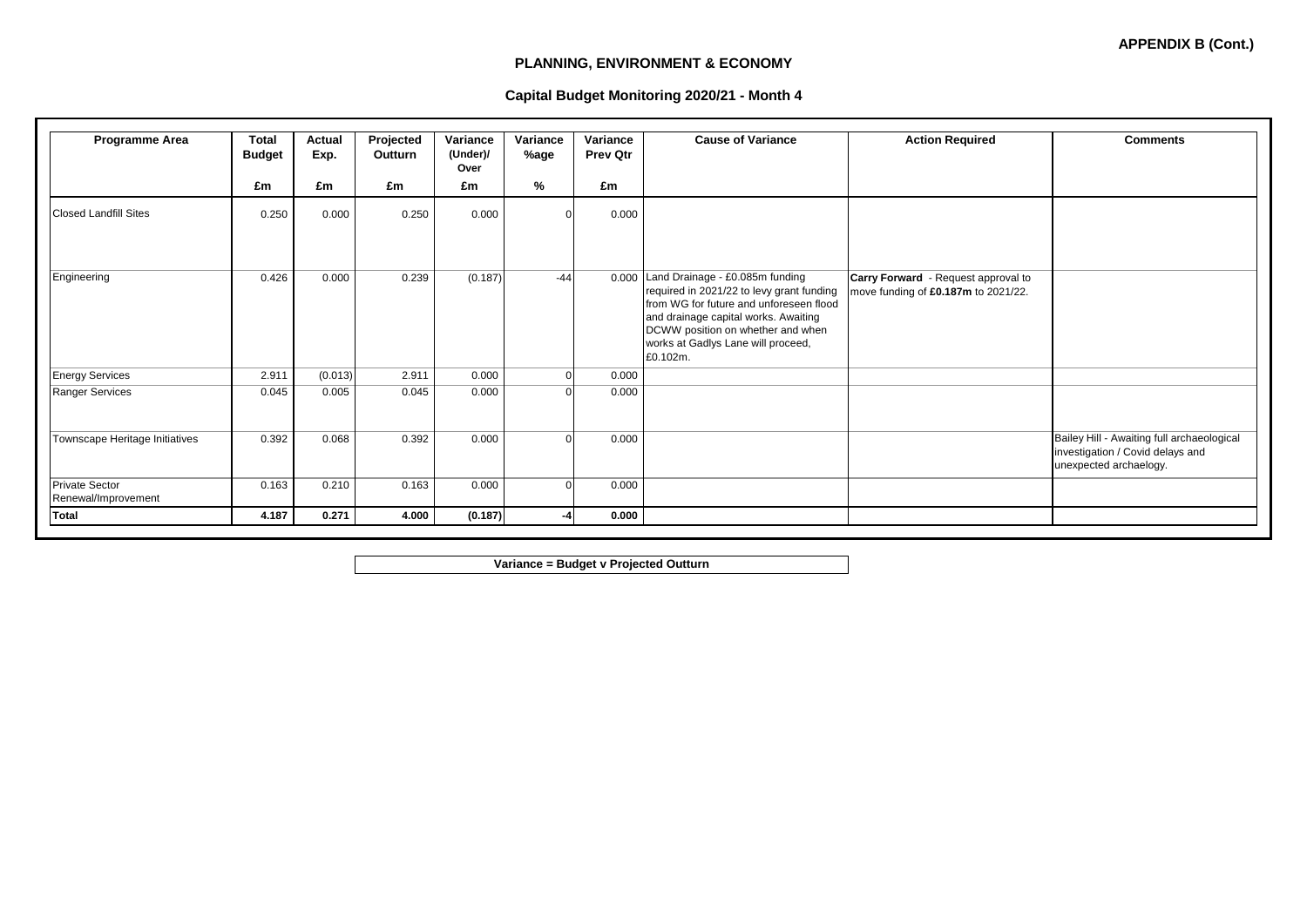**APPENDIX B (Cont.)**

### **STREETSCENE & TRANSPORTATION**

### **Capital Budget Monitoring 2020/21 - Month 4**

| Programme Area               | <b>Total</b><br><b>Budget</b> | Actual<br>Exp. | Projected<br>Outturn | Variance<br>(Under)/<br>Over | Variance<br>%age | Variance<br><b>Prev Qtr</b> | <b>Cause of Variance</b>                                                                                                                                                                                              | <b>Action Required</b>                                                            | <b>Comments</b>                                                                                                     |
|------------------------------|-------------------------------|----------------|----------------------|------------------------------|------------------|-----------------------------|-----------------------------------------------------------------------------------------------------------------------------------------------------------------------------------------------------------------------|-----------------------------------------------------------------------------------|---------------------------------------------------------------------------------------------------------------------|
|                              | £m                            | £m             | £m                   | £m                           | %                | £m                          |                                                                                                                                                                                                                       |                                                                                   |                                                                                                                     |
| <b>Waste Services</b>        | 1.974                         | 0.206          | 1.477                | (0.497)                      | $-25$            |                             | 0.000 Expenditure on transfer station<br>development now taking place in the<br>2021/22 financial year.                                                                                                               | <b>Carry Forward</b> - Request approval to<br>move funding of £0.497m to 2021/22. | Dependent on intended projects<br>progressing by both Denbighshire and<br>Conwy Councils                            |
| Cemeteries                   | 0.070                         | 0.005          | 0.070                | 0.000                        |                  | 0.000                       |                                                                                                                                                                                                                       | Continued Monitoring.                                                             | Project has been delayed as a result of<br>COVID-19. Possible roll forward request<br>in future monitoring periods. |
| Highways                     | 1.304                         | 0.046          | 1.304                | 0.000                        | $\Omega$         | 0.000                       |                                                                                                                                                                                                                       |                                                                                   |                                                                                                                     |
| <b>Local Transport Grant</b> | 10.939                        | 0.740          | 10.939               | 0.000                        |                  | 0.000                       |                                                                                                                                                                                                                       |                                                                                   |                                                                                                                     |
| Solar Farms                  | 0.046                         | 0.000          | 0.000                | (0.046)                      | $-100$           | 0.000                       | Works to take place in 2021/22 for the<br>installation of Solar PV at Standard Waste<br>Transfer Station, to ensure site is energy<br>neutral. This is a requirement as part<br>wider improvement scheme at the site. | <b>Carry Forward</b> - Request approval to<br>move funding of £0.046m to 2021/22. |                                                                                                                     |
| Total                        | 14.333                        | 0.998          | 13.790               | (0.543)                      |                  | 0.000                       |                                                                                                                                                                                                                       |                                                                                   |                                                                                                                     |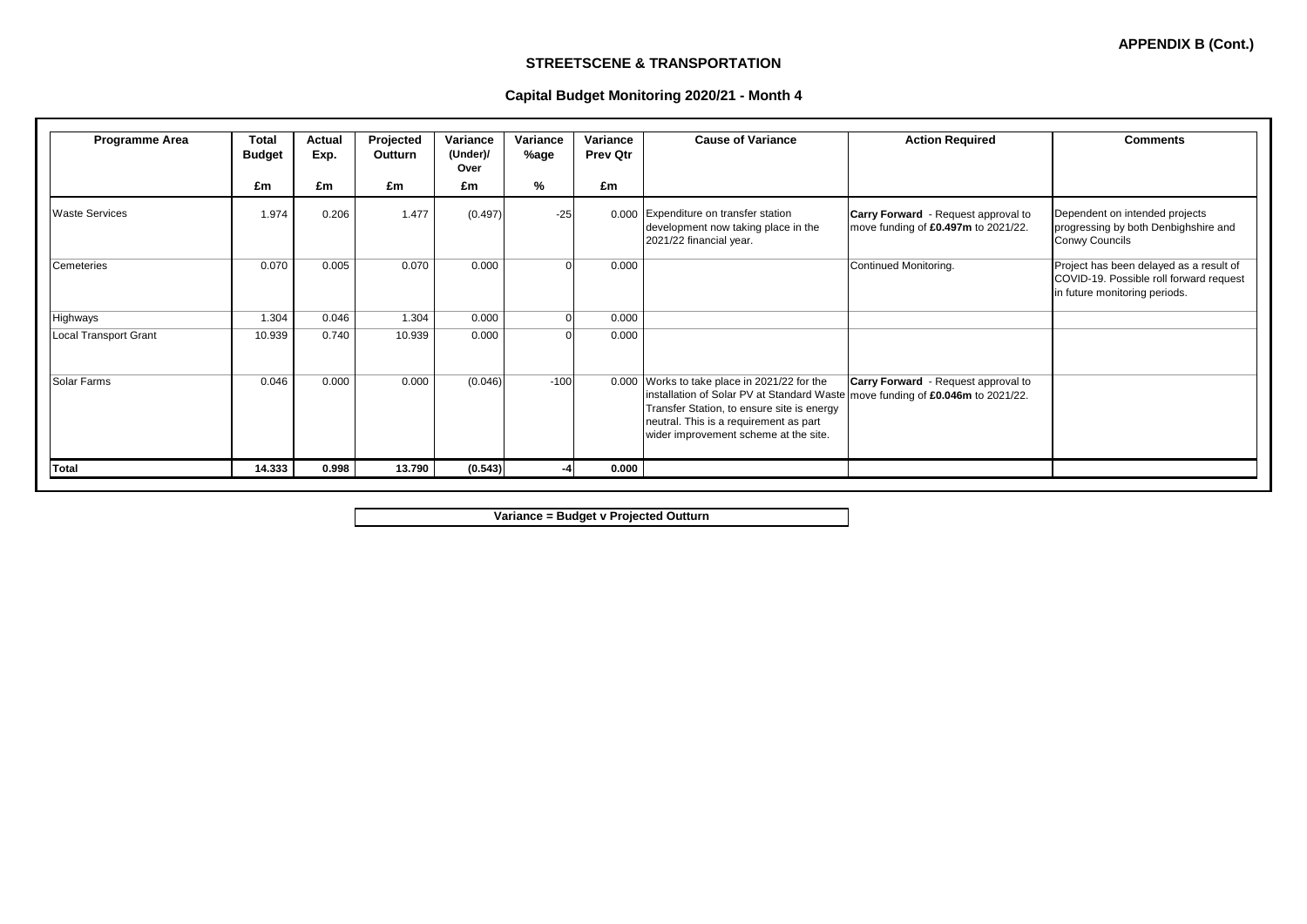**APPENDIX B (Cont.)**

#### **STRATEGIC PROGRAMMES**

|  | Capital Budget Monitoring 2020/21 - Month 4 |  |  |
|--|---------------------------------------------|--|--|
|  |                                             |  |  |

| Programme Area      | Total<br><b>Budget</b> | Actual<br>Exp. | Projected<br>Outturn | Variance<br>(Under)/<br>Over | Variance<br>%age | Variance<br><b>Prev Qtr</b> | <b>Cause of Variance</b>                                                                                                                                                                                                                                                                                                                                                    | <b>Action Required</b>                                                     | <b>Comments</b>                  |
|---------------------|------------------------|----------------|----------------------|------------------------------|------------------|-----------------------------|-----------------------------------------------------------------------------------------------------------------------------------------------------------------------------------------------------------------------------------------------------------------------------------------------------------------------------------------------------------------------------|----------------------------------------------------------------------------|----------------------------------|
|                     | £m                     | £m             | £m                   | £m                           | %                | £m                          |                                                                                                                                                                                                                                                                                                                                                                             |                                                                            |                                  |
| Leisure Centres     | 0.310                  | 0.039          | 0.310                | 0.000                        |                  | 0.000                       |                                                                                                                                                                                                                                                                                                                                                                             |                                                                            |                                  |
| <b>Play Areas</b>   | 0.418                  | 0.037          | 0.218                | (0.200)                      | $-48$            | 0.000                       | Aura has produced a 3 year Play Area<br>Strategy. Central to the Play Area<br>Strategy is the External Condition Survey<br>of all Flintshire's Play Areas which is due<br>to be completed in Autumn. Both the Play<br>Area Strategy and External Condition<br>Survey will inform the £0.200m Corporate<br>Maintenance Budget which is now likely<br>to be spent in 2021/22. | Carry Forward - Request approval to<br>move funding of £0.200m to 2021/22. |                                  |
| Libraries           | 0.034                  | 0.007          | 0.034                | 0.000                        | $\Omega$         | 0.000                       |                                                                                                                                                                                                                                                                                                                                                                             |                                                                            |                                  |
| <b>Theatr Clwyd</b> | 1.019                  | 0.039          | 1.019                | 0.000                        | O                | 0.000                       |                                                                                                                                                                                                                                                                                                                                                                             |                                                                            | Grant funding is being explored. |
| Total               | 1.781                  | 0.122          | 1.581                | (0.200)                      | $-11$            | 0.000                       |                                                                                                                                                                                                                                                                                                                                                                             |                                                                            |                                  |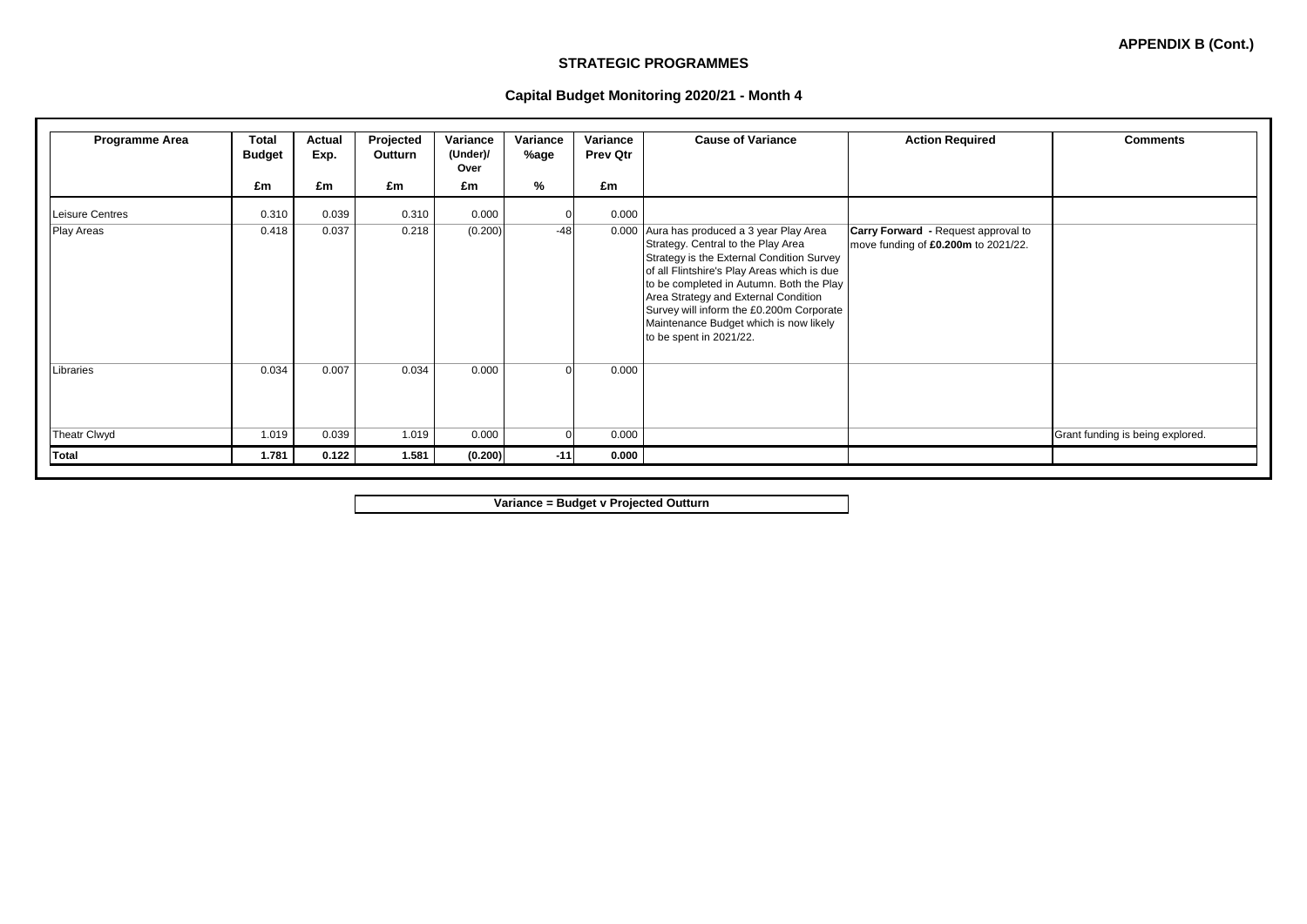## **HOUSING & ASSETS**

### **Capital Budget Monitoring 2020/21 - Month 4**

| <b>Programme Area</b>             | <b>Total</b><br><b>Budget</b> | Actual<br>Exp. | Projected<br>Outturn | Variance<br>(Under)/<br>Over | Variance<br>%age | Variance<br><b>Prev Qtr</b> | <b>Cause of Variance</b>                                       | <b>Action Required</b>                                                            | <b>Comments</b>                               |
|-----------------------------------|-------------------------------|----------------|----------------------|------------------------------|------------------|-----------------------------|----------------------------------------------------------------|-----------------------------------------------------------------------------------|-----------------------------------------------|
|                                   | £m                            | £m             | £m                   | £m                           | %                | £m                          |                                                                |                                                                                   |                                               |
| Administrative Buildings          | 2.141                         | 0.825          | 2.141                | 0.000                        |                  | 0.000                       |                                                                |                                                                                   |                                               |
| <b>Community Asset Transfers</b>  | 0.936                         | 0.062          | 0.156                | (0.780)                      | $-83$            | 0.000                       | Expenditure is incurred as and when<br>schemes are signed off. | <b>Carry Forward - Request approval to</b><br>move funding of £0.780m to 2021/22. |                                               |
| <b>Food Poverty</b>               | 0.092                         | 0.092          | 0.092                | 0.000                        | $\Omega$         | 0.000                       |                                                                |                                                                                   |                                               |
| Affordable Housing                | 8.300                         | 0.392          | 8.300                | 0.000                        | $\Omega$         | 0.000                       |                                                                |                                                                                   |                                               |
| <b>Disabled Facilities Grants</b> | 1.896                         | 0.306          | 1.896                | 0.000                        | $\Omega$         | 0.000                       |                                                                |                                                                                   | DFG spend is customer driven and<br>volatile. |
| <b>Total</b>                      | 13.365                        | 1.677          | 12.585               | (0.780)                      | -6               | 0.000                       |                                                                |                                                                                   |                                               |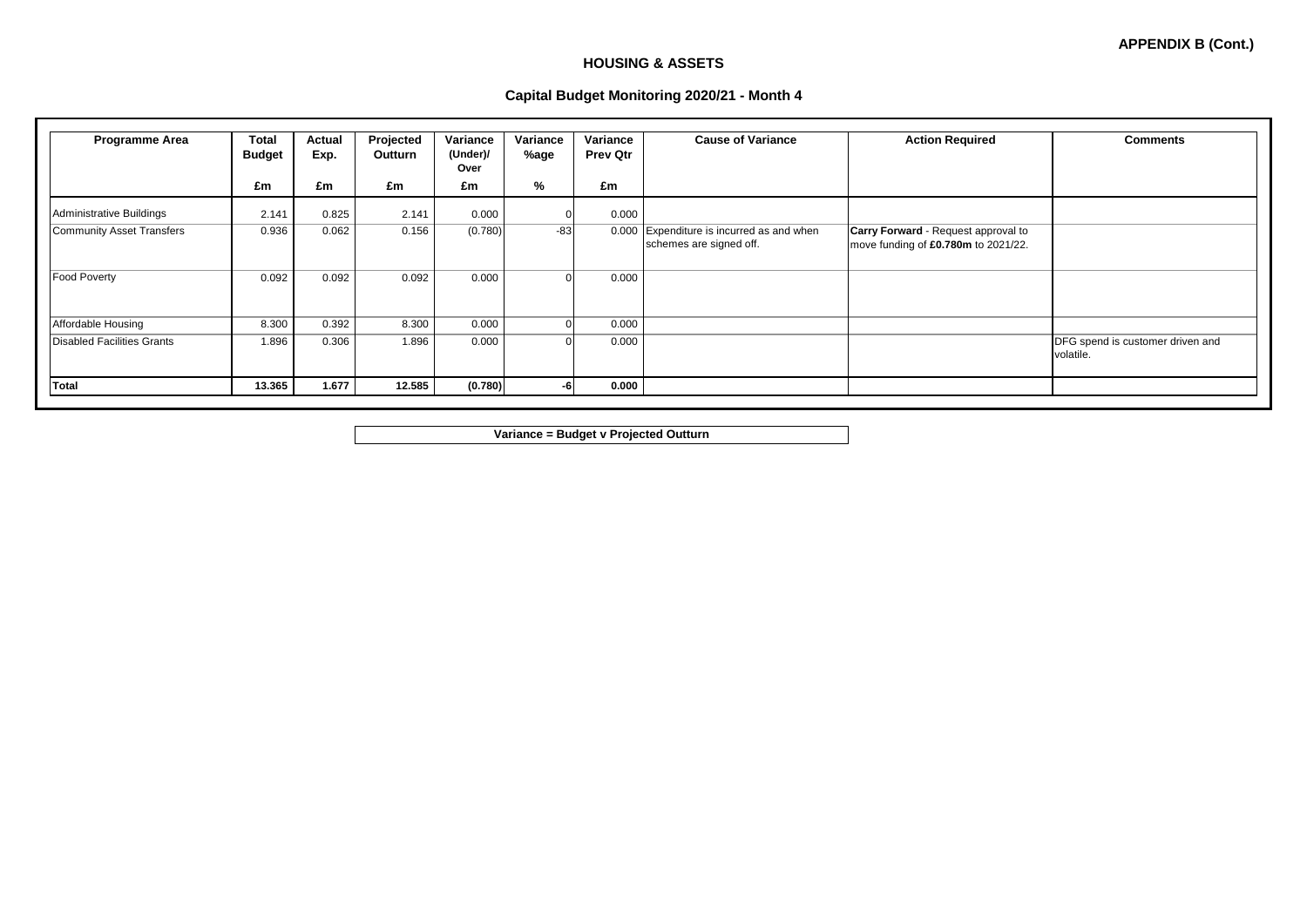### **HOUSING REVENUE ACCOUNT**

### **Capital Budget Monitoring 2020/21 - Month 4**

| Programme Area                | <b>Total</b><br><b>Budget</b> | <b>Actual</b><br>Exp. | Projected<br>Outturn | Variance<br>(Under)/<br>Over | Variance<br>%age | Variance<br><b>Prev Qtr</b> | <b>Cause of Variance</b> | <b>Action Required</b> | <b>Comments</b> |
|-------------------------------|-------------------------------|-----------------------|----------------------|------------------------------|------------------|-----------------------------|--------------------------|------------------------|-----------------|
|                               | £m                            | £m                    | £m                   | £m                           | %                | £m                          |                          |                        |                 |
| <b>Disabled Adaptations</b>   | 0.737                         | 0.137                 | 0.737                | 0.000                        | $\Omega$         | 0.000                       |                          |                        |                 |
| <b>Energy Services</b>        | 0.275                         | 0.126                 | 0.275                | 0.000                        | $\Omega$         | 0.000                       |                          |                        |                 |
| Major Works                   | 1.311                         | 0.403                 | 1.311                | 0.000                        | $\Omega$         | 0.000                       |                          |                        |                 |
| <b>Accelerated Programmes</b> | 0.371                         | 0.045                 | 0.371                | 0.000                        | $\Omega$         | 0.000                       |                          |                        |                 |
| <b>WHQS Improvements</b>      | 9.060                         | 2.615                 | 9.060                | 0.000                        | $\Omega$         | 0.000                       |                          |                        |                 |
| <b>SHARP</b>                  | 5.586                         | 0.493                 | 5.586                | 0.000                        | $\Omega$         | 0.000                       |                          |                        |                 |
| <b>Total</b>                  | 17.340                        | 3.819                 | 17.340               | 0.000                        | $\mathbf{0}$     | 0.000                       |                          |                        |                 |